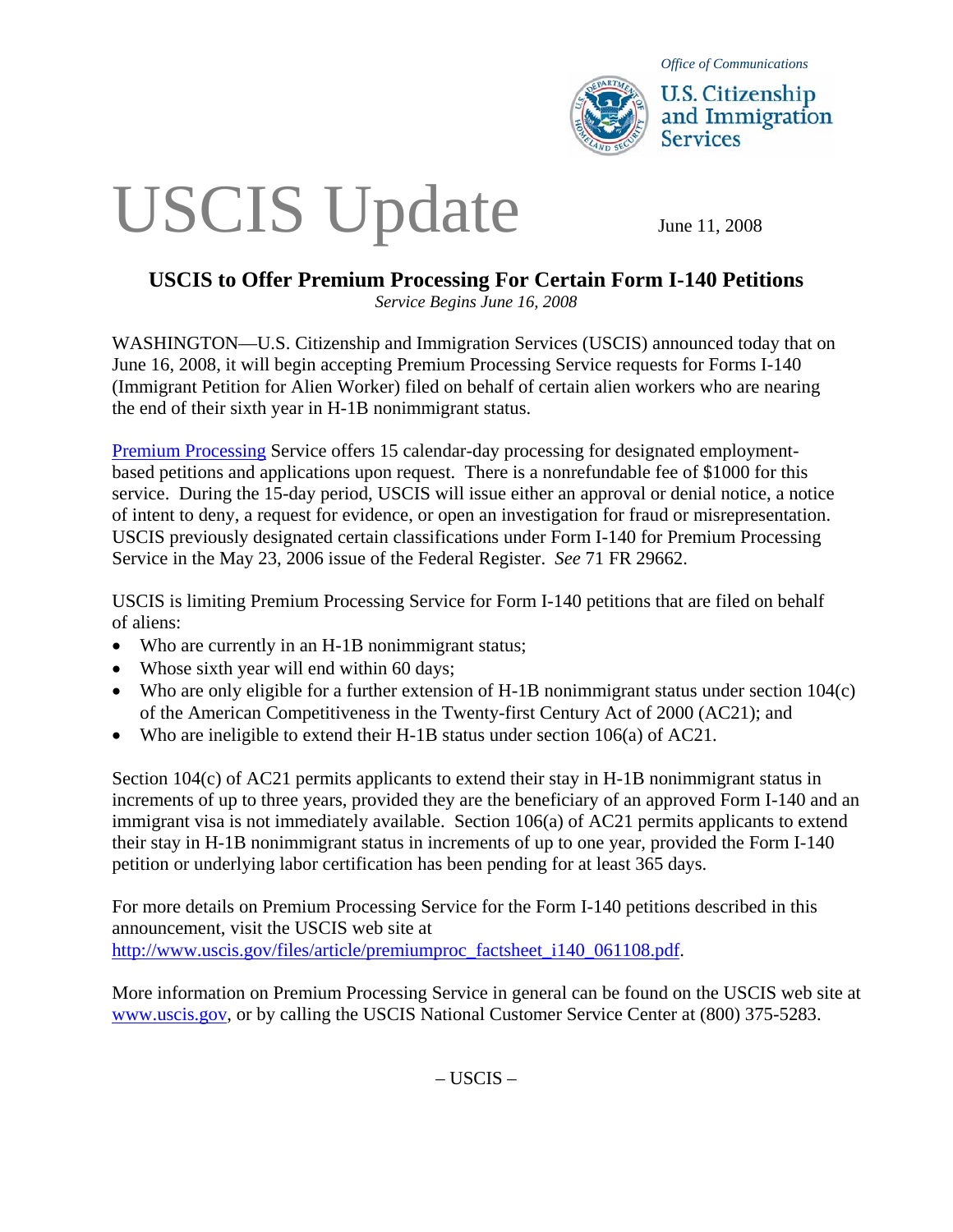*Office of Communcations* 



**U.S. Citizenship** and Immigration **Services** 

## Fact Sheet June 11, 2008

## **USCIS OFFERS PREMIUM PROCESSING SERVICE FOR CERTAIN FORM I-140 PETITIONS STARTING JUNE 16, 2008**

U.S. Citizenship and Immigration Services (USCIS) will make available Premium Processing Service for designated Form I-[1](#page-1-0)40 petitions<sup>1</sup> (Immigrant Petition for Alien Worker) filed for alien workers in H-1B nonimmigrant status who are reaching the end of their sixth year in H-1B nonimmigrant status. Starting on June 16, 2008, USCIS will begin accepting Form I-907, Request for Premium Processing Service, for Forms I-140 filed for alien beneficiaries who, as of the date of filing the Form I-907:

- Are currently in H-1B nonimmigrant status;
- Will reach the  $6<sup>th</sup>$  year of their H-1B nonimmigrant stay in 60 days;
- Are only eligible for a further H-1B extension under AC[2](#page-1-1)1  $$104(c)^2$  upon approval of their Form I-140 petition; and
- Are ineligible to extend their H-1B status under AC21  $$106(a)^3$  $$106(a)^3$ .

Under the Premium Processing Program, USCIS may place such conditions of availability for the service. *See* 8 CFR 103.2(f)(2). The petitioner must establish that the Form I-140 filed with Form I-907 satisfies these conditions. Filings that do not clearly meet the conditions may not receive Premium Processing Service and will be rejected as described below.

l

<span id="page-1-2"></span><sup>3</sup> USCIS grants an H-1B extension of stay pursuant to  $$106(a)$  of AC21, in one-year increments, until such time as a final decision has been made to:

- A. Deny the application for labor certification, or, if the labor certification is approved, to deny the EB immigrant petition that was filed pursuant to the approved labor certification;
- B. Deny the EB immigrant petition, or
- C. Grant or deny the alien's application for an immigrant visa or for adjustment of status.

<span id="page-1-0"></span><sup>&</sup>lt;sup>1</sup> USCIS previously designated Premium Processing Service for I-140 petitions involving:

<sup>•</sup> EB-1 Aliens with Extraordinary Ability and EB-1, Outstanding Professors and Researchers;

<sup>•</sup> EB-2, Members of Professions with Advanced degrees or Exceptional ability (*not seeking a National Interest Waiver*), and;

<sup>•</sup> EB-3 Professionals, EB-3 Skilled Workers and EB-3, Other workers.

*See* 71 FR 29662 (May 23, 2006).

<span id="page-1-1"></span><sup>&</sup>lt;sup>2</sup> The Public Law known as the *American Competitiveness in the Twenty-first Century Act of 2000* (AC 21) permits up to a three-year extension of stay for an H-1B nonimmigrant alien, provided he or she is the beneficiary of an approved Form I-140 petition and otherwise eligible for lawful permanent resident status except that the employment-based preference visa is unavailable.